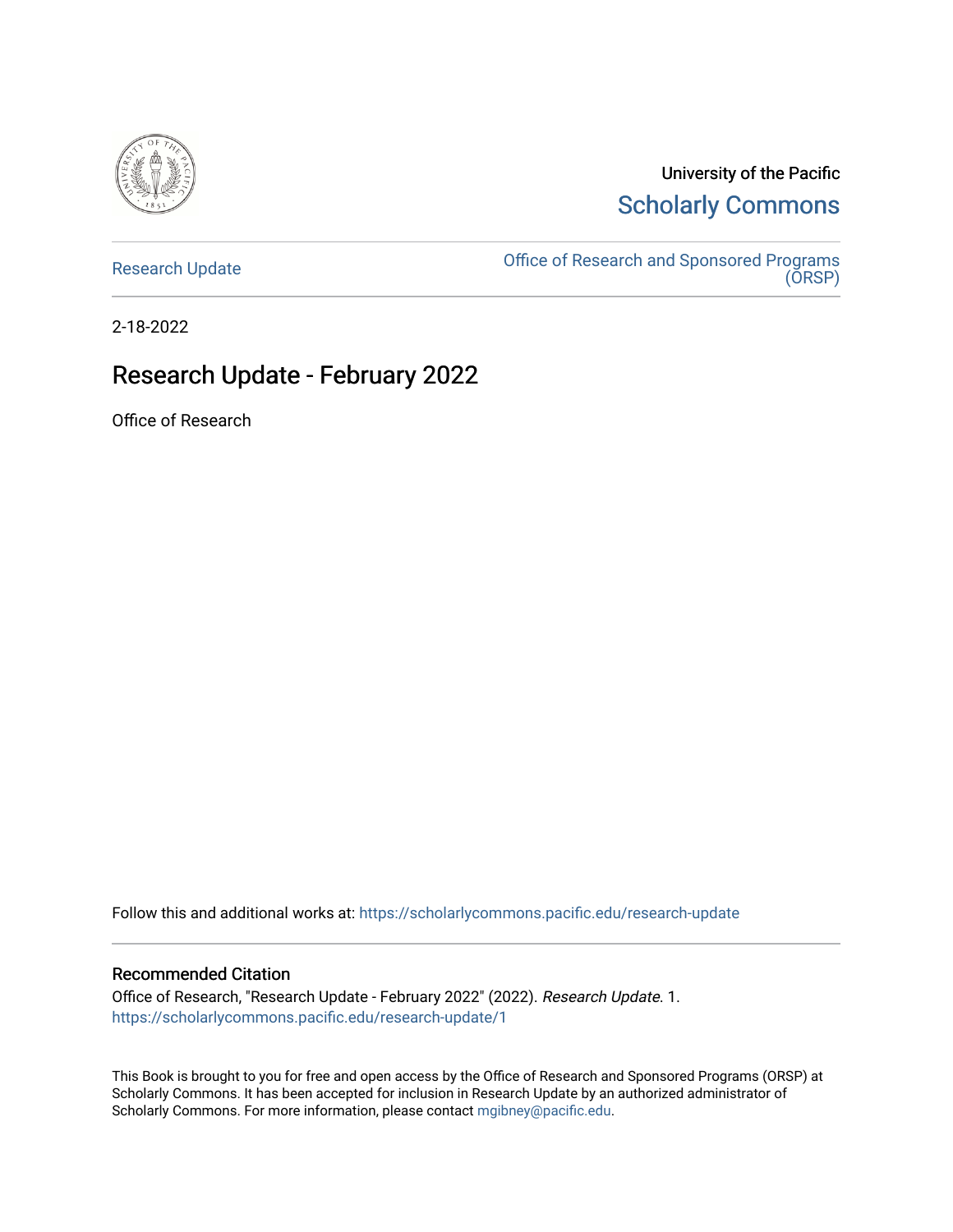## **Research Update**

## **News and resources from the Office of Research**

### **Updates from the Assistant Provost for Research**

Assistant Provost for Research David Ojcius would like to share the news that the Office of Research and Sponsored Programs has moved to the 3rd floor of the library.

We invite you to join us on March 15, in the "interdisciplinary meeting room (3rd) floor of the Library, Room 303), to discuss the internal Call for Proposals in Interdisciplinary Research, and to share feedback with us regarding obstacles to research here at Pacific. We will be holding regular meetings with the assistant provost in this space every third Tuesday of the month, from 1 to 2 pm. Come and speak with us about concerns, questions, or internal or external funding opportunities.

### **Funding Opportunity with Burroughs Wellcome Fund**

The Burroughs Wellcome Fund has an opportunity for seed funding for research on climate change and human health. This is an opportunity for grants of \$2,500 - \$50,000. There are rolling deadlines through 2023, with the next deadline in April. Here's the description:

• Topics of interest include linking basic/early biomedical science to climate-focused thinking; sustainability in healthcare systems, healthcare delivery outside institutions, and biomedical research; health impacts and health systems impacts of extreme weather events and other crises; and outreach, communication, and education around climate and human health.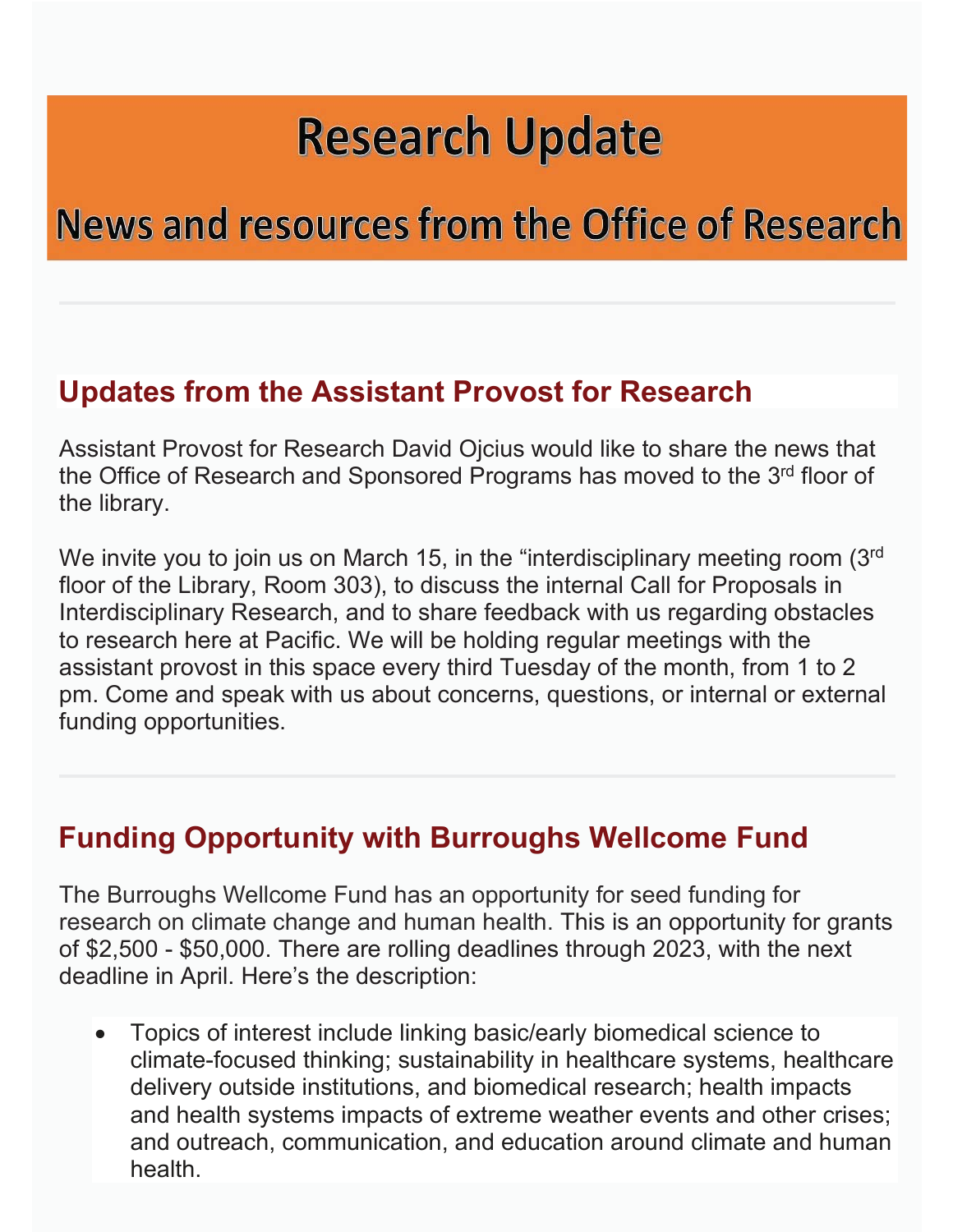For additional information about this opportunity, please visit https://www.bwfund.org/wp-content/uploads/2021/09/BWF\_CCHH\_RFP\_v4.pdf

For assistance seeking additional funding opportunities with Burroughs Wellcome Fund or other institutions, please contact Director of Strategic Research Development, Emily Novick at enovick@pacific.edu.

### **Virtual Events at the Global Health Alliance**

The Bay Area Global Health Alliance connects, informs, empowers, and mobilizes more than 45 members to help them achieve their organizations' goals, foster partnerships, and strengthen the Bay Area and beyond as a health hub for innovation and impact. Pacific is now a member of this alliance, and we encourage faculty to participate in any of the upcoming events the alliance is hosting.

- 1. Consortium of Universities for Global Health (CUGH) Global Health Conference. Friday, April 1, 2022, 8:00 AM- Sunday, April 3, 2022, 5:00 PM. Conference is slated to be held in-person in Los Angeles, or online. **Learn more and register.**
- 2. UC Global Health Day. Saturday, May 7, 2022. 9:00 AM- 5:00 PM. This event will be hybrid, both in-person and virtual.

The Office of Research will defray costs for attendance of one in-person conference in Northern California per faculty member. More details will follow.

For additional information about the alliance and other events, please visit: https://bayareaglobalhealth.org/

### **Research Day and PURCC**

This year, Research Day and Pacific Undergraduate Research and Creativity Conference (PURCC) will be held in person on Saturday, April 30, in the William Knox Holt Memorial Library.

Michele Gibney will be offering four in-person sessions at the end of March on conference poster tips. Please share this information with your students.